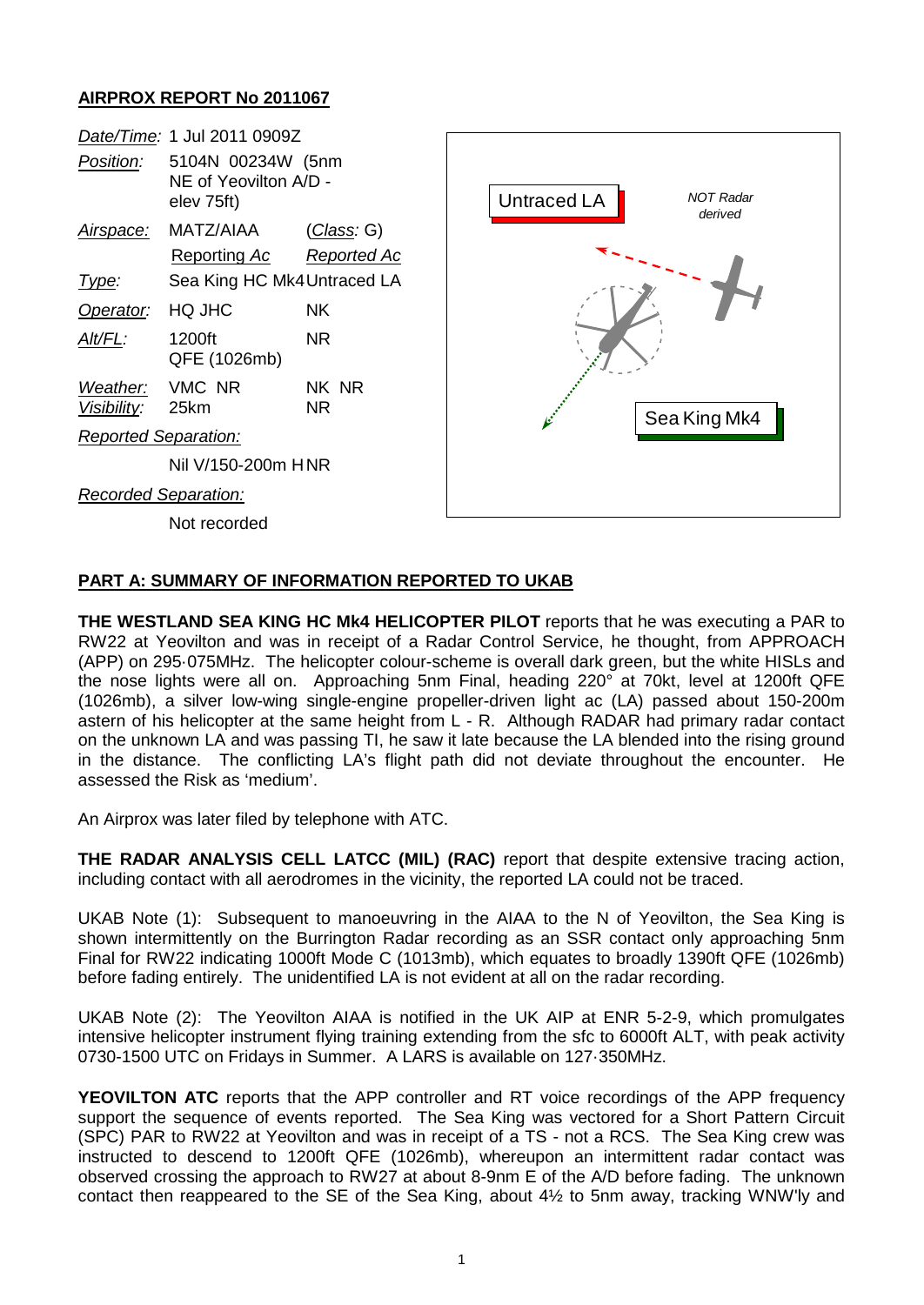was called as being intermittent, possibly spurious, with no secondary radar information. The contact then faded from radar again, before reappearing 2nm SE of the Sea King still tracking WNW'ly; its position was passed again to the Sea King crew. As separation decreased to 1.5nm, TI was called again along with an assessment that it would pass behind the Sea King, whose crew finally became visual with the conflicting LA at a range of 0.5nm as it passed astern.

The Approach controller was also monitoring the Yeovilton VHF LARS frequency throughout, but did not receive any radio calls from any LA that could have matched the position of the conflicting ac. The Sea King crew continued with the PAR to RW22 without further incident.

The APP controller fulfilled his responsibilities regarding the provision of a TS, keeping the Sea King crew fully apprised of the relative position of the unknown conflicting LA until it had passed behind, therefore, no advisory avoiding action was offered.

**SATCO YEOVILTON** commented that the Unit investigation, supported by the RT recordings, indicate that this was a late sighting of an unidentified ac. The APP controller more than fulfilled the conditions of a TS, updating the Sea King crew several times that there was a possible ac tracking towards them, although there was no supporting information to confirm the validity of the primary contact. There are several small aerodromes and LA landing strips in the vicinity of Yeovilton and, whilst most GA operators do call on the LARS frequency, there are still some that do not.

**HQ JHC** comments that the poor airmanship displayed by the LA pilot who chose to operate on the extended centreline of a busy airfield at around the same altitude as the glide path, undoubtedly made an Airprox much more likely to happen. This Command considers that a mid-air collision with a light coloured small ac is a very significant risk. This Airprox indicates that the light aircraft community is probably not fully cognisant of the flying operations at Yeovilton.

**HQ NAVY COMMAND** comments that Yeovilton has for many years had close liaison with the GA community in its vicinity and it is surprising that the LA flew within the DUA and AIAA without calling Yeovilton LARS and is certainly not the norm. The actions of the APP controller were correct, with the LA called to the Sea King crew several times. Once again though it is noted that the correct procedure for initial reporting of an Airprox was not followed; UK AIP (Mil and Civil) ENR 1.14 (3.2.1) states that 'an initial report of an Airprox by a pilot should be made immediately by radio to the ATS unit with which the pilot is in communication'. Aircrew should be reminded of the need to follow this procedure so that the correct actions can be taken by ATC as soon as possible. This issue has been added to the agenda at the next Senior Pilots Meetings of both RNAS Culdrose and RNAS Yeovilton.

## **PART B: SUMMARY OF THE BOARD'S DISCUSSIONS**

Information available included a report from the Sea King pilot, radar video recordings, together with a report from the ATSU involved and the appropriate operating authority.

This Airprox occurred outwith recorded radar coverage, which hindered tracing action somewhat and despite the best endeavours of the RAC the LA pilot could not be identified. Furthermore, in the absence of any recorded radar data, the Board's assessment could only be made on the basis of the Sea King pilot's account coupled with the ATSU's report.

It was clear that the untraced LA had been spotted by the controller and TI passed on three occasions under the TS, which finally enabled the Sea King crew to sight the LA as it passed clear astern. Members understood that a LA of small cross-sectional area approaching on a constant relative bearing would be difficult to spot, despite the reported good visibility. Moreover, the Sea King pilot reports that the LA blended into the rising background terrain hindering earlier visual detection by the crew. It may be that the untraced LA pilot, who was required by the 'Rules of the Air' to 'give way' in this situation, had seen the larger helicopter in sufficient time to alter his course and pass clear astern. However, it would have been better airmanship if the LA pilot had contacted Yeovilton